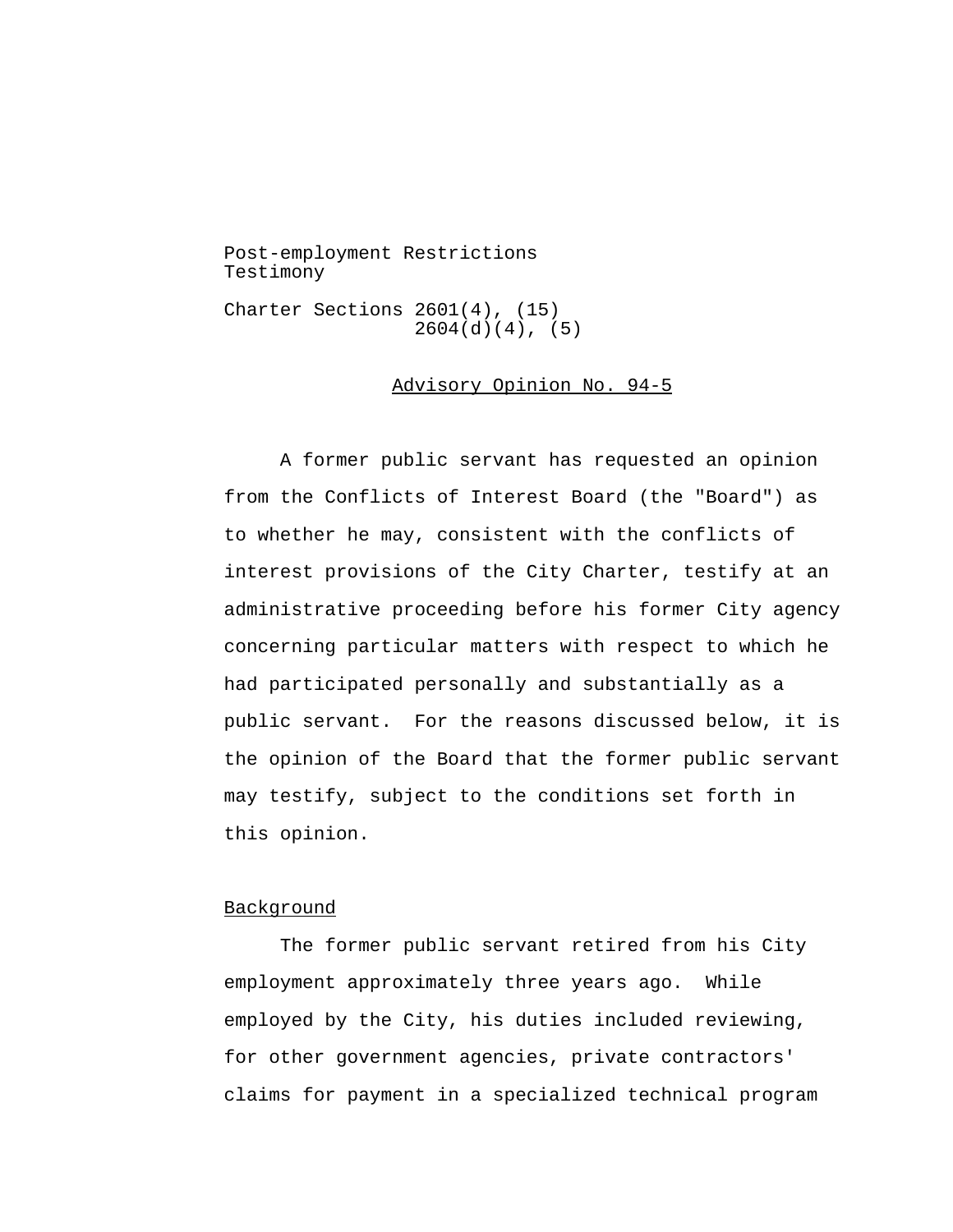area, and, based on his reviews, making payment recommendations. One claim which the former public servant had recommended for payment was denied by the government agency to which he had made the recommendation. The contractor has commenced an administrative proceeding before the public servant's former agency in order to re-examine the basis on which the other government agency rejected the claim. The former public servant has been subpoenaed to testify at that proceeding. He will testify only as to non-confidential factual matters and will not be compensated for his testimony.

## Discussion

Chapter 68 contains several provisions which limit the activities of former City employees. Among these provisions is Charter Section 2604(d)(4), which provides:

> No person who has served as a public servant shall appear, whether paid or unpaid, before the city, or receive compensation for any services rendered, in relation to any particular matter involving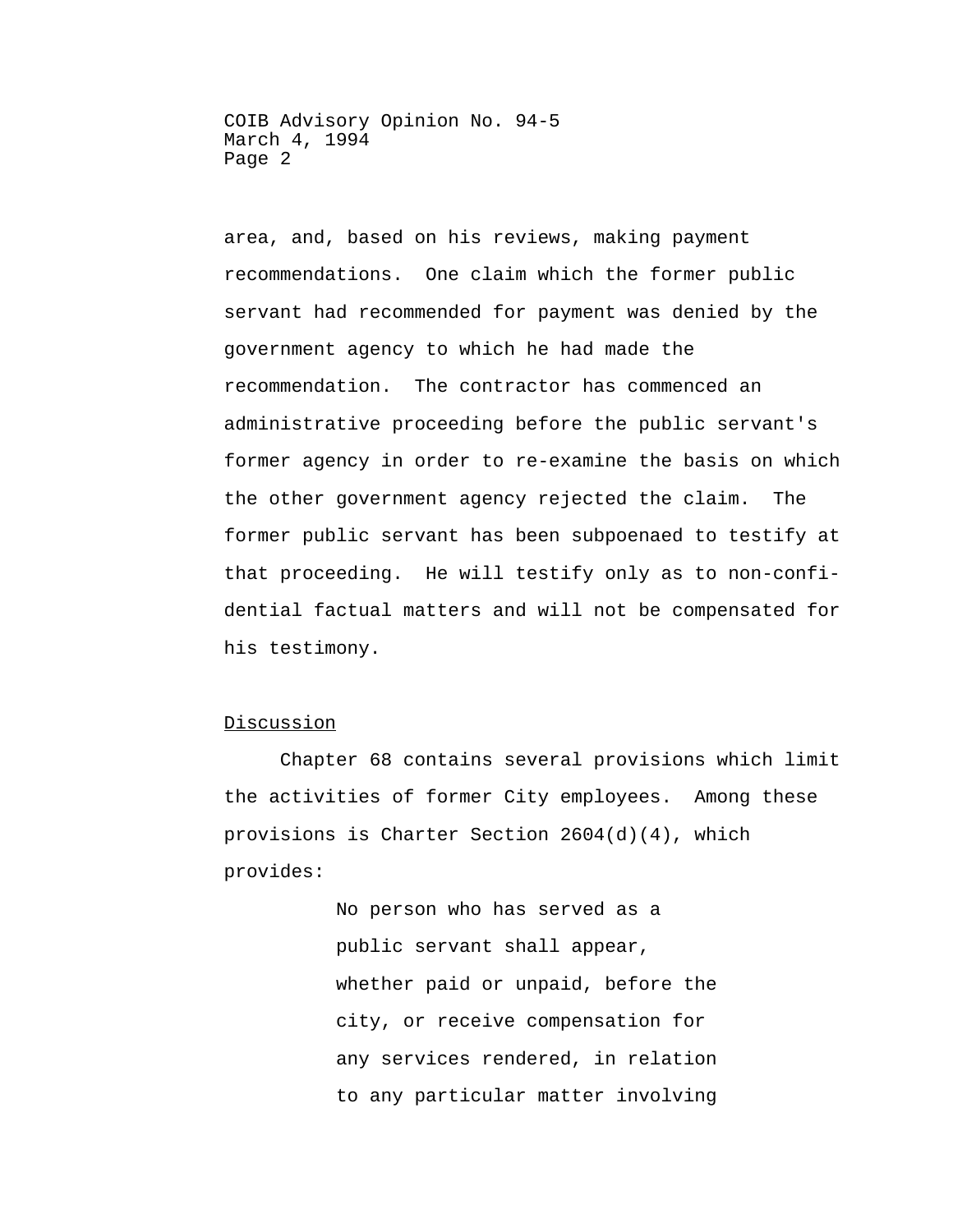> the same party or companies with respect to which particular matter such person had participated personally and substantially as a public servant through decision, approval, recommendation, investigation or other similar activities. $1$

Under Charter Section 2601(4), "appear" means to make any communication, for compensation, other than those involving "ministerial matters," which involve actions carried out in a prescribed manner and which do not involve substantial personal discretion. See Charter Section 2601(15).

The other post-employment provision of Chapter 68 which is relevant to the Board's consideration of this request is Charter Section  $2604(d)(5)$ , which provides:

> No public servant shall, after leaving city service, disclose or use for private advantage any

<span id="page-2-0"></span>Ĩ  $\frac{1}{1}$  Charter Section 2601(17) defines "particular matter" as "any case proceeding, application, request for a ruling or benefit ... or other similar action which involves a specific party or parties, including actions leading up to the particular matter ...."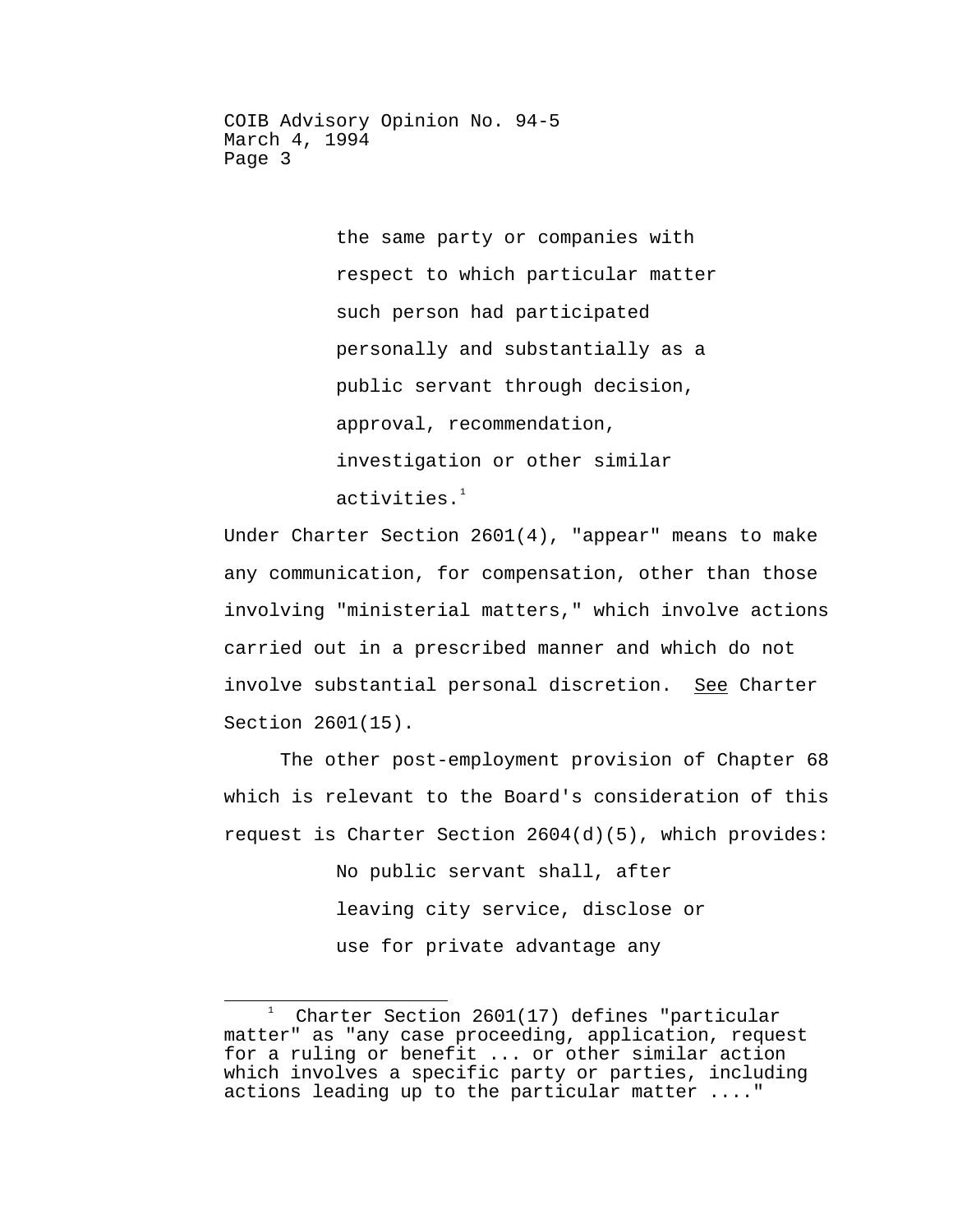> confidential information gained from public service which is not otherwise made available to the public; provided, however, that this shall not prohibit any public servant from disclosing any information concerning conduct which the public servant knows or reasonably believes to involve waste, inefficiency, corruption, criminal activity or conflict of interest.

These provisions, while limiting the activities of former public servants, do not prohibit the former public servant who made this request and other similarly situated former public servants from giving factual testimony concerning non-confidential matters or confidential matters which involve waste, inefficiency, corruption, criminal activity or conflict of interest.

The subject of the former public servant's testimony -- a contractor's claim for payment -- is clearly a particular matter with respect to which he had participated personally and substantially as a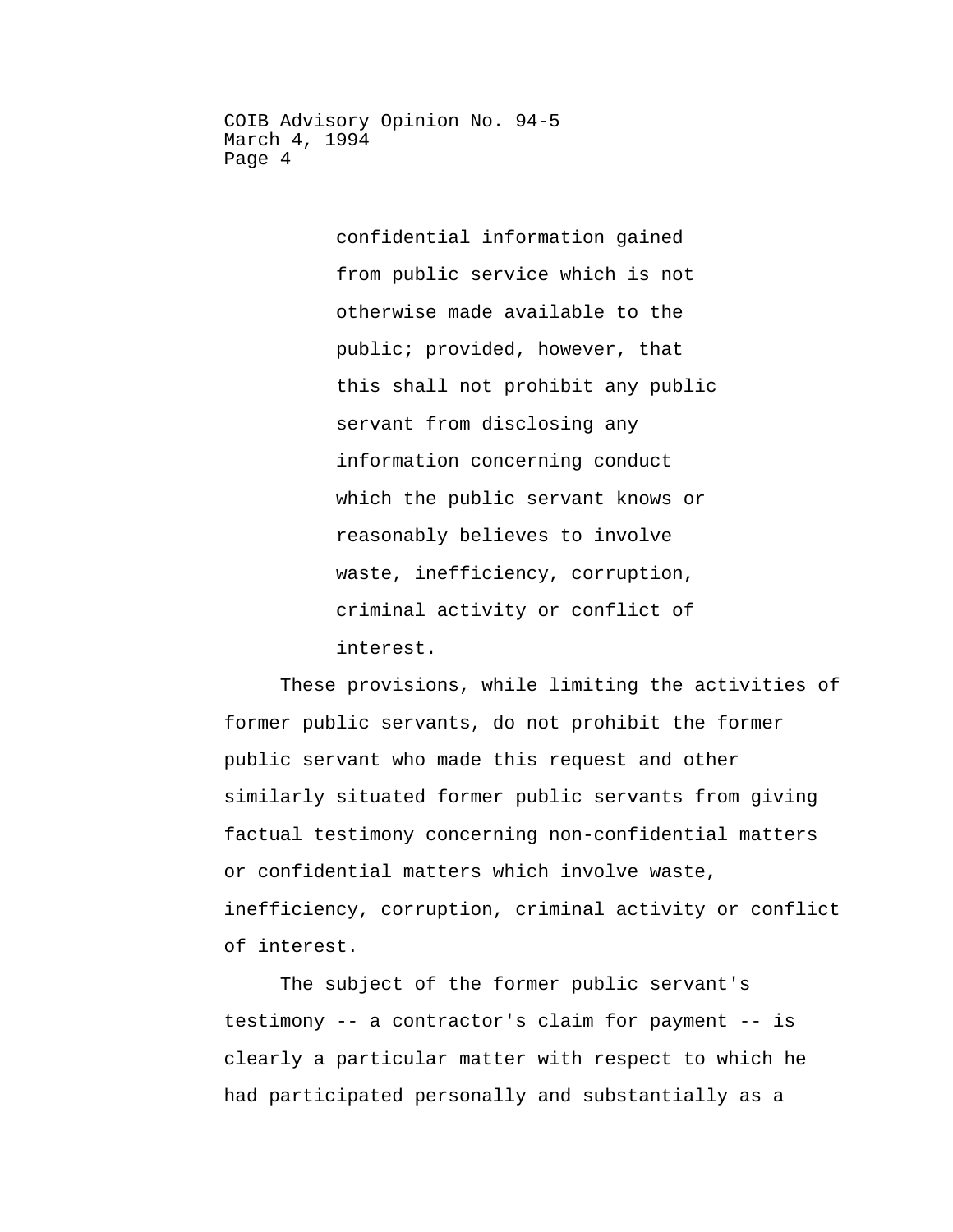public servant. Thus, the former public servant is prohibited from appearing before the City, with or without compensation, or from receiving compensation for any services rendered in relation to the contractor's claim for payment. While Charter Section 2601(4) defines an "appearance" as any communication for compensation, Charter Section 2604(d)(4) prohibits compensated and uncompensated appearances; however, Chapter 68 specifically excepts communications which are ministerial, i.e., which are carried out in a prescribed manner and which do not involve substantial personal discretion. The act of taking or offering sworn testimony regarding only factual matters is a ministerial act which does not involve substantial personal discretion. Accordingly, inasmuch as the former public servant's proposed testimony is ministerial in nature, it is not a prohibited appearance. Furthermore, the former public servant is not being compensated for the services he expects to render as a witness. In light of these two factors, the former public servant's testimony would not violate Chapter 68, provided that he observes the confidentiality requirements of Charter Section 2604(d)(5).